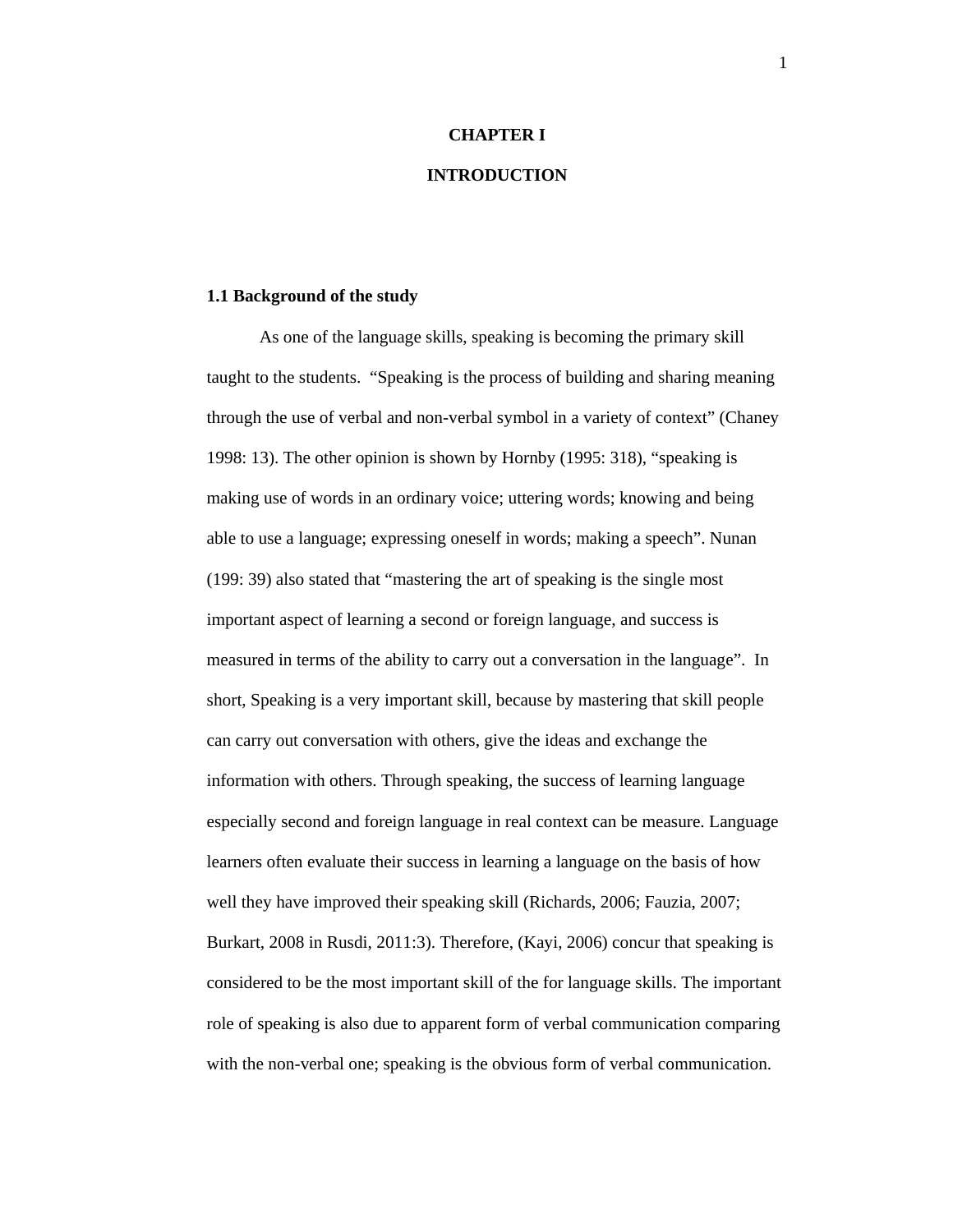In Indonesia, English is not easy to practice in everyday life conversation. Here, due to the role of English as foreign language, learning English takes place in an environment where English is not spoken widely in the society. The school or simply the classroom seems to be the only place where the students can be forced to learn and practice to speak English. In reality, many students have difficulties in producing the utterances in the speaking class. They feel shy to speak even though only one sentence inside or outside the classroom. Most of them also have limited vocabulary that can make them get difficulties in speaking English.

In fact, in the Indonesian context, teacher rarely teaches speaking in the classroom. Soefiyati (2001:3) says that many English teachers still spend majority of class time doing reading and writing practice and almost ignore speaking. They usually focus more on the teaching of reading and grammar. This phenomenon happens due to the nation examination test and the university entrance test, which still emphasize structure knowledge rather than communication skills (Priyono, 2004:17). Accordingly, the factual condition gives us an idea about many Indonesian students cannot speak English well.

Sufficient input, more time and opportunities to speak and regular practice are essential for those who want master English speaking skill. In fact, as stated by Shumin (1997:2), the lack of students' exposure to the target language makes students have not enough input that English students are relatively poor in spoken English. The students also do not have much time to practice their speaking ability because, as stated by Priyono (2004:17), the regular time allotment of English lesson is limited. Moreover, the English students do not attempt to speak English.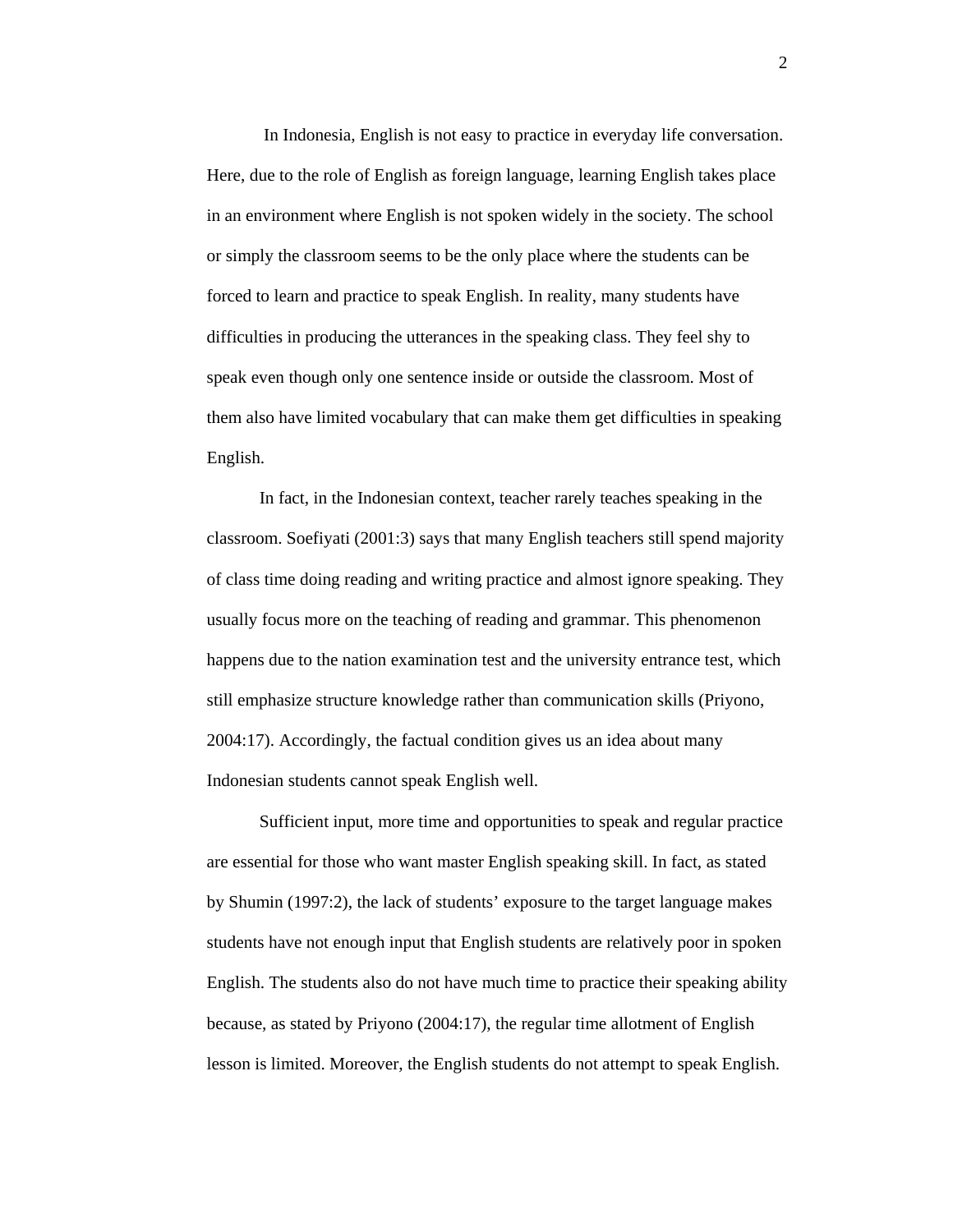The students seem often reluctant to speak when they are involved in speaking activities (Sukrianto, 2009:3). They are usually afraid of making mistakes, of being laughed at by his or her friends and having lack of confidence in their ability.

 Reflecting upon the above-mentioned condition, many schools have Established English as an extracurricular program in which the students are exposed more to English language. The extracurricular program is a kind of informal class that is conducted out of school regular schedule. The school runs it as elective program for the students. Through this program it is expected that the students have such environment to practice their ability in English. Unfortunatelly, the extracurricular program does not benefit all the sudents. The students who join the program are only those who are really interested in improving their English proficiency (Yuliastutik, 2007:3). Besides, English extracurricular program focus on the four skills of English so that it is almost the same regular English class in which speaking is undervalued.

Regarding to this condition, some school, including SMP Muhammadiyah 4 Giri, promote Central Language Movement (CLM) which is regarded as an intra-curricular program. It is a special program that provides the students extra time and opportunities to speak English in daily and natural context in a comfortable environment. It is considered to be a-must-join-program for the students. All the students are required to participate in the program. Exactly, CLM program expected to make students have a better speaking skill that completed with rich vocabulary. Hence, the researcher wants to know the implementation of CLM as the intra-curricular program at SMP Muhammadiyah 4 Giri*.*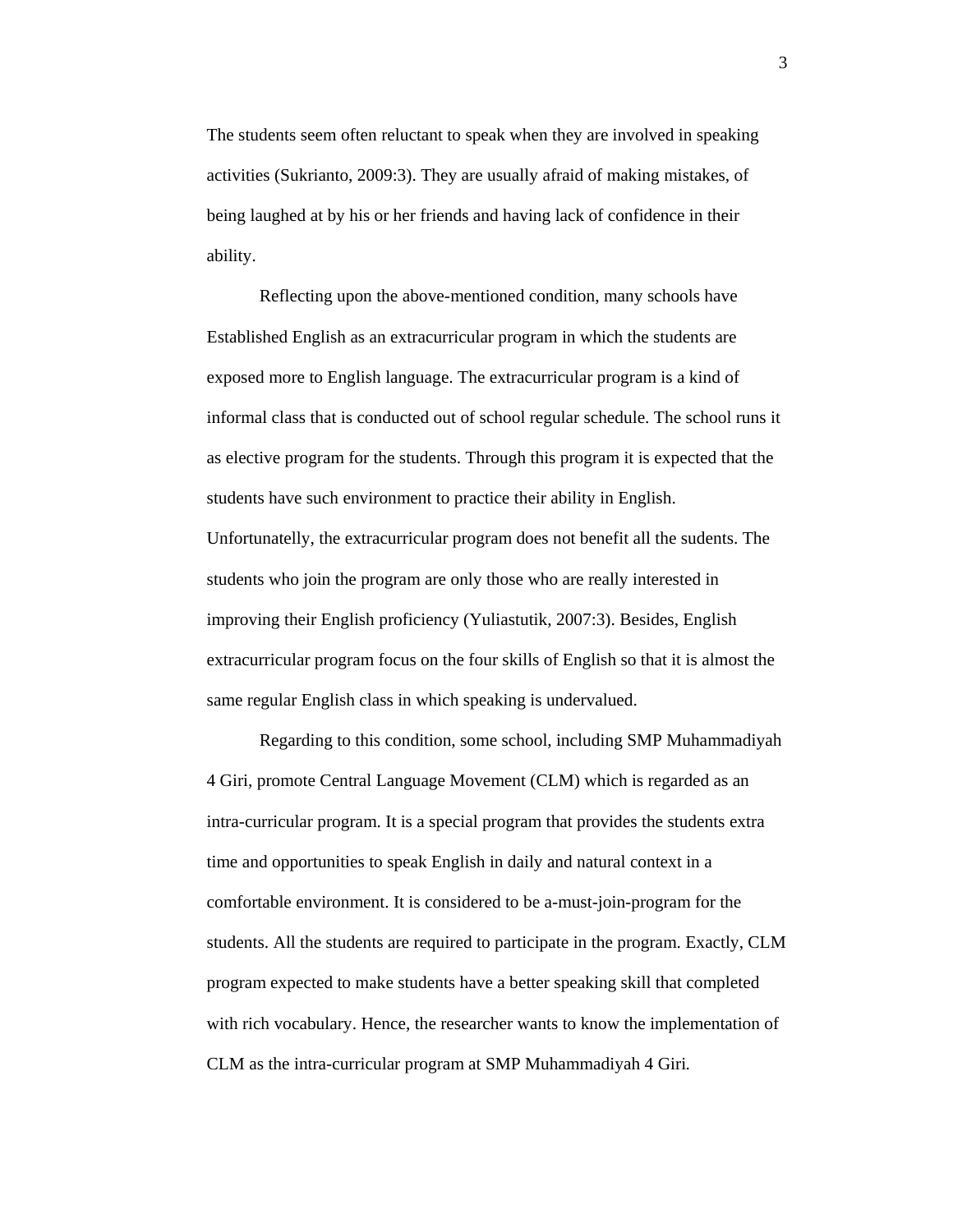# **1.2 Problem Statement**

Based on the background above, the researcher intends to desribe:

1. How is the implementation of Central Language Movement as an intracurricular program at SMP Muhammadiyah 4 Giri?

## **1.3 Purpose of the study**

The main purpose of the study is to evaluate the implementation of Central language Movement (CLM) as intra-curricular program in SMP Muhammadiyah 4 Giri through the perspectives of instructors and students using context, input, process and product components of the CIPP evaluation model developed by Stufflebeam (1971). More specifically, the environment that the English program takes place, the students' and instructors' perceptions in terms of objectives, content, teaching methods, materials and assessment dimensions of the program and the students' perceptions of their own competencies are aimed to be examined. By means of this study, the researcher's ultimate aim is to contribute the improvement in the implementation of CLM as intra-curricular program.

## **1.4 Significance of the study**

Theoretically, this research generates evaluation of the implementation of Central Language Movement as intra-curricular program in SMP Muhammadiyah 4 Giri in the learning speaking theory.

For practical significance, firstly for the CLM teachers, the study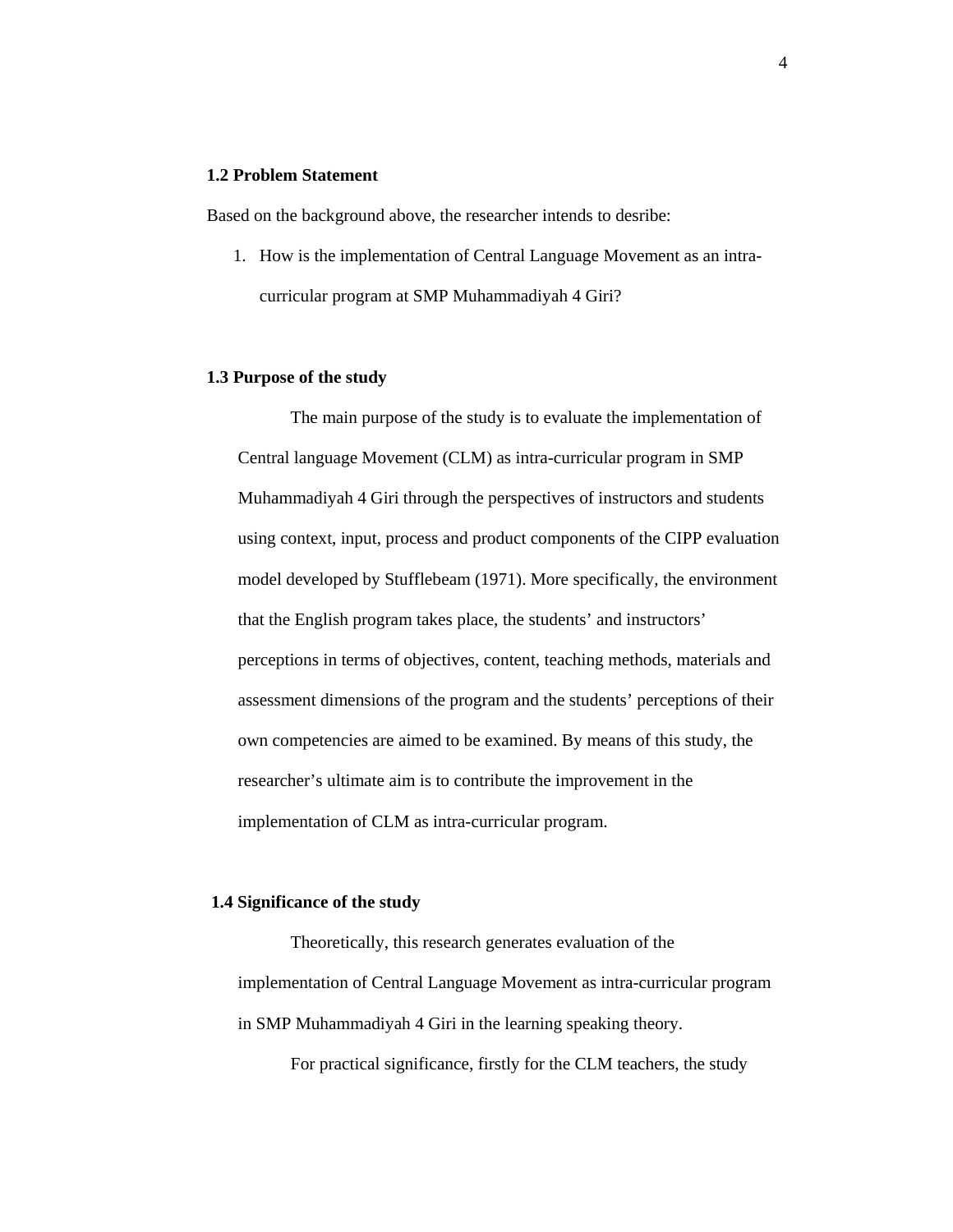would give the useful information and feedback for better program implementation that hopefully can improve the students' motivation in learning English. Secondly, for the school principal the study can be used as valuable information and references to improve students' speaking ability and to be a consideration for the school to improve instructional media, materials, and facility to be used in Central Language Movement that are useful for better students' achievement in the future. Thirdly, for the other school, the study provides information about what should be done and what should be avoided in conducting such kind of program in order to be able to conduct good English conversation class program at their own school.

#### **1.5. Scope and Limitation**

 In conducting this research, the researcher focuses on the intra-curricular program as a system of activities in SMP Muhammadiyah 4 Giri that has specific purpose to make students have a better speaking skill. The limitation is only in the evaluation through the implementation of CLM as intracurricular program at SMP Muhammadiyah 4 Giri

## **1.6. Definition of Key Terms**

To guide this study more easily to investigate, it is necessary to explain the key terms:

 **Implementation:** an action in CLM to fulfill the purpose which brings a process and effect inside the drilling, memorizing, and conversation practice through the CLM at SMP Muhammadiyah 4 Giri.